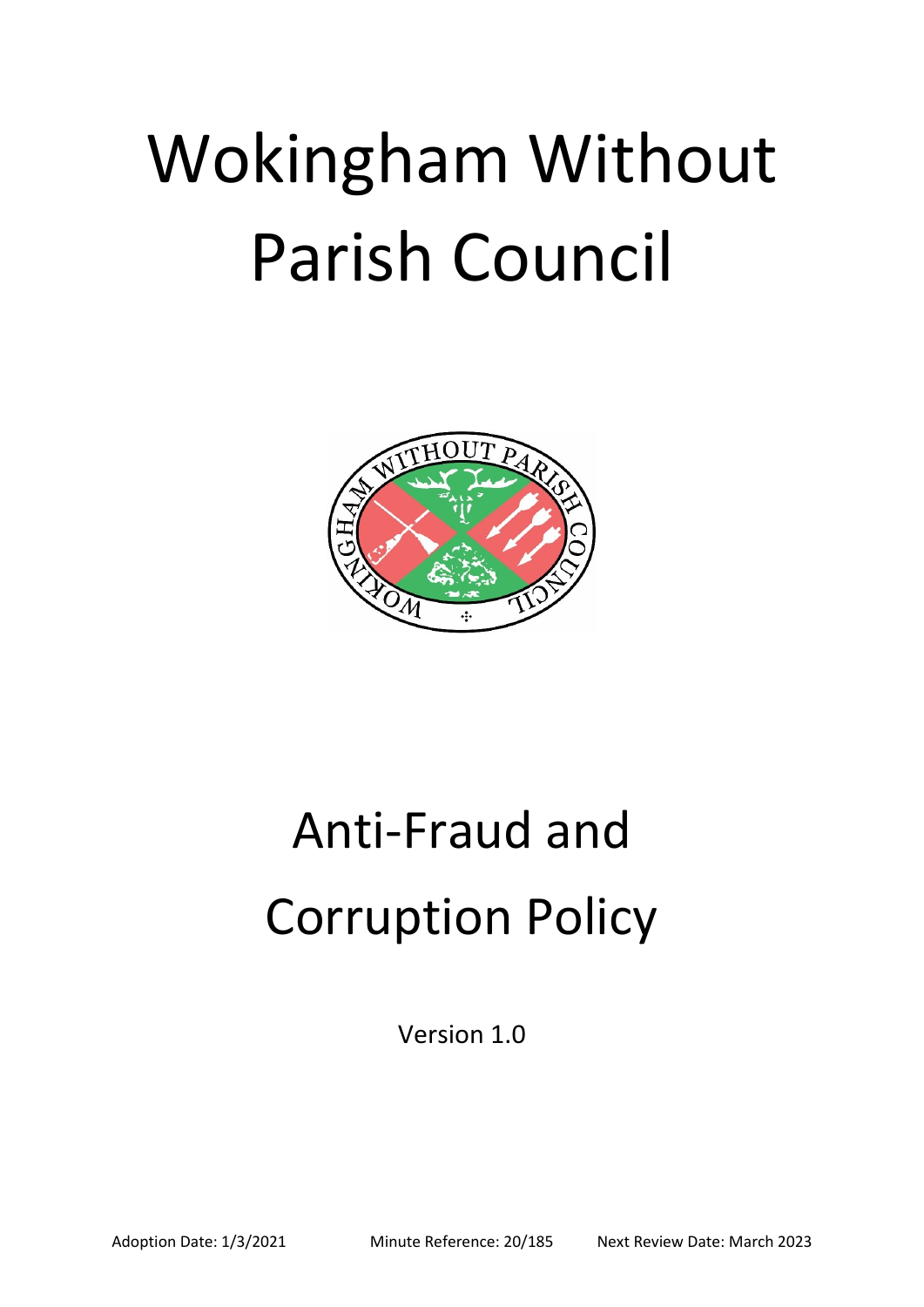### Background

Wokingham Without Parish Council is committed to:

- Ensuring effective safeguarding of the public money and all other assets and resources for which it is responsible.
- The prevention, detection and investigation of all forms of fraud, corruption and theft which could threaten the security of its assets or its reputation.

#### Definitions

- **Fraud** Criminal deception or the use of false representations to gain an unjust advantage.
- **Corruption** The offering, giving, soliciting or acceptance of an inducement or reward which may influence the action of any person or the failure to disclose an interest in order to gain financial or other pecuniary gain.

#### Raising Concerns

Concerns must be raised when Councillors or employees reasonably believe that one or more of the following has occurred, is in the process of occurring or is likely to occur:

- a. a criminal offence
- b. a failure to comply with a statutory or legal obligation
- c. improper unauthorised use of public or other funds
- d. a miscarriage of justice
- e. maladministration, misconduct or malpractice
- f. endangering of an individual's health and safety
- g. damage to the environment
- h. deliberate concealment of any of the above

#### Culture of Openness and Honesty

- 1. Wokingham Without Parish Council promotes a culture of openness and honesty in all Council activities.
- 2. The Council's employees are key to creating, maintaining and promoting this culture. All staff are encouraged to raise concerns they have about any aspect of the Council's activities.
- 3. The Council has adopted the Code of Conduct for Members which requires high standards of integrity, openness and honesty from Councillors and which lays out stringent requirements regarding transparency in public life.

#### Prevention

#### The role of Councillors as representatives

- 1. All members of the council have a duty to protect the Parish Council from all forms of abuse. This is undertaken through the procedures outlined in this policy and compliance with the Code of Conduct, the Council's Financial Regulations, Standing Orders and relevant legislation.
- 2. Members sign to the effect that they have read and understood the Code of Conduct when they take office. This includes the declaration and registration of interests.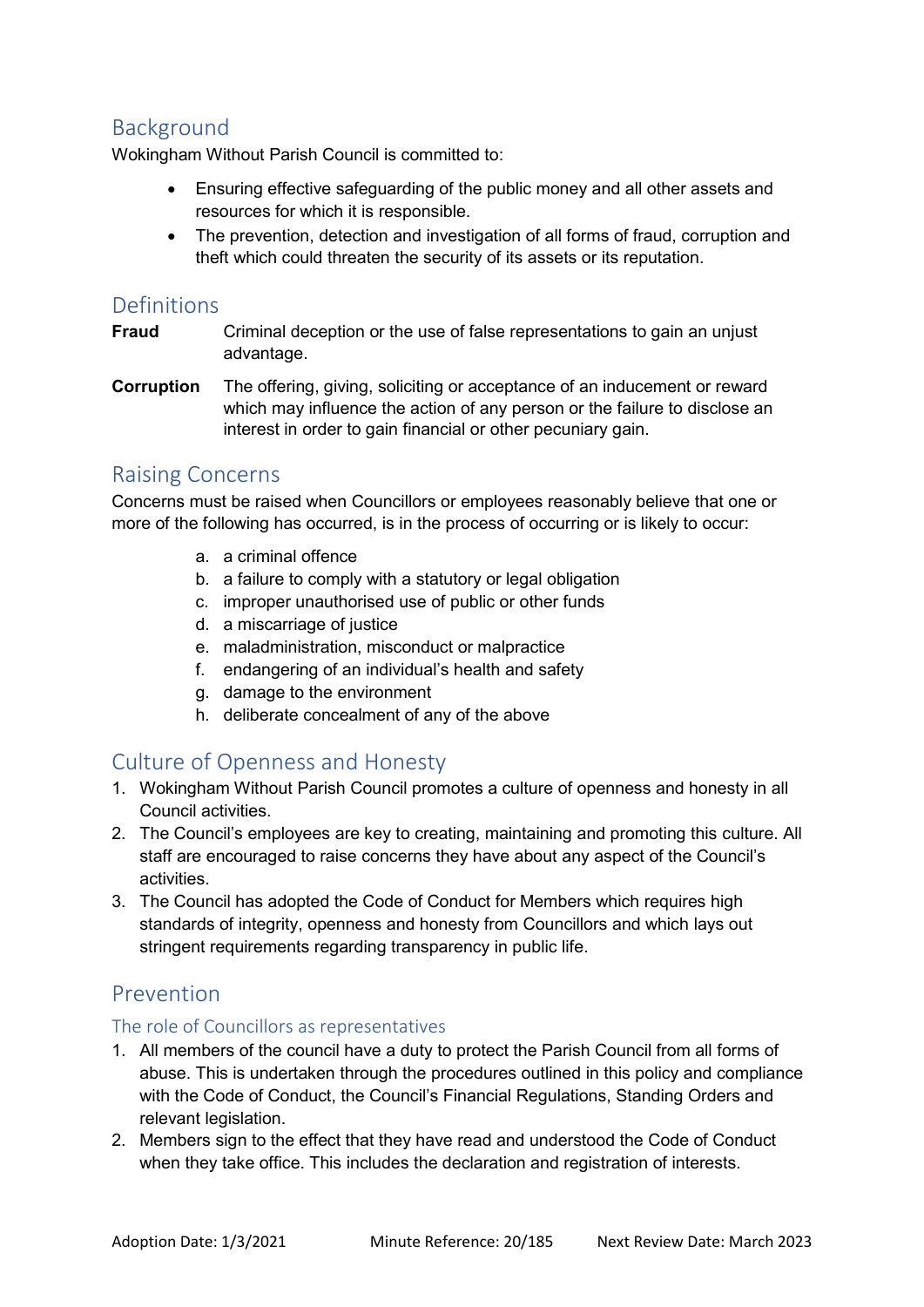3. The Council recognises that a key preventative measure in dealing with fraud and corruption is to take effective steps at the recruitment stage to establish, as far as possible, the honesty and integrity of potential employees, whether for permanent, temporary or casual posts.

#### The role of employees

- 1. Each employee is governed in their work by the Parish Council's Standing Orders, Financial Regulations and other relevant legislation. In addition, employees are responsible for ensuring that they follow the instructions given to them by Council, particularly in relation to the safekeeping of the assets of the Council.
- 2. Employees are expected always to be aware of the possibility that fraud, corruption or theft may exist in the workplace and be able to share their concerns with the Clerk or the Chairman or Vice Chairman of the Council as appropriate.

#### Conflicts of Interest

- 1. Both members and employees must ensure that they avoid situations where there is a potential for a conflict of interest. Such situations can arise with externalisation of services, tendering, planning and land issues, etc.
- 2. Effective role separation will ensure decisions made are clearly based upon impartial advice and avoid questions about improper disclosure of confidential information.

# Role of Internal Audit

1. It is not the Internal Auditor's function to prevent fraud and irregularity, but the Internal Auditor plays a vital preventative role in trying to ensure that systems and procedures are in place to prevent and detect fraud and corruption.

# The Role of External Audit

- 1. Independent external audit is an essential safeguard in the stewardship of public money. This role is delivered through the carrying out of specific reviews that are designed to test (amongst other things) the adequacy of the council's financial systems, and arrangements for preventing and detecting fraud and corruption.
- 2. It is not the external auditor's function to prevent fraud and irregularity, but the integrity of public funds is a matter of general concern. External auditors are always alert to the possibility of fraud and irregularity and will act without undue delay if grounds for suspicion come to their notice.

#### Co-operation with Others

- 1. The Council is aware of the high degree of external scrutiny of its affairs by a variety of bodies such as the External Auditor, HM Customs & Excise and the Inland Revenue.
- 2. These bodies are important in highlighting any areas where improvements can be made.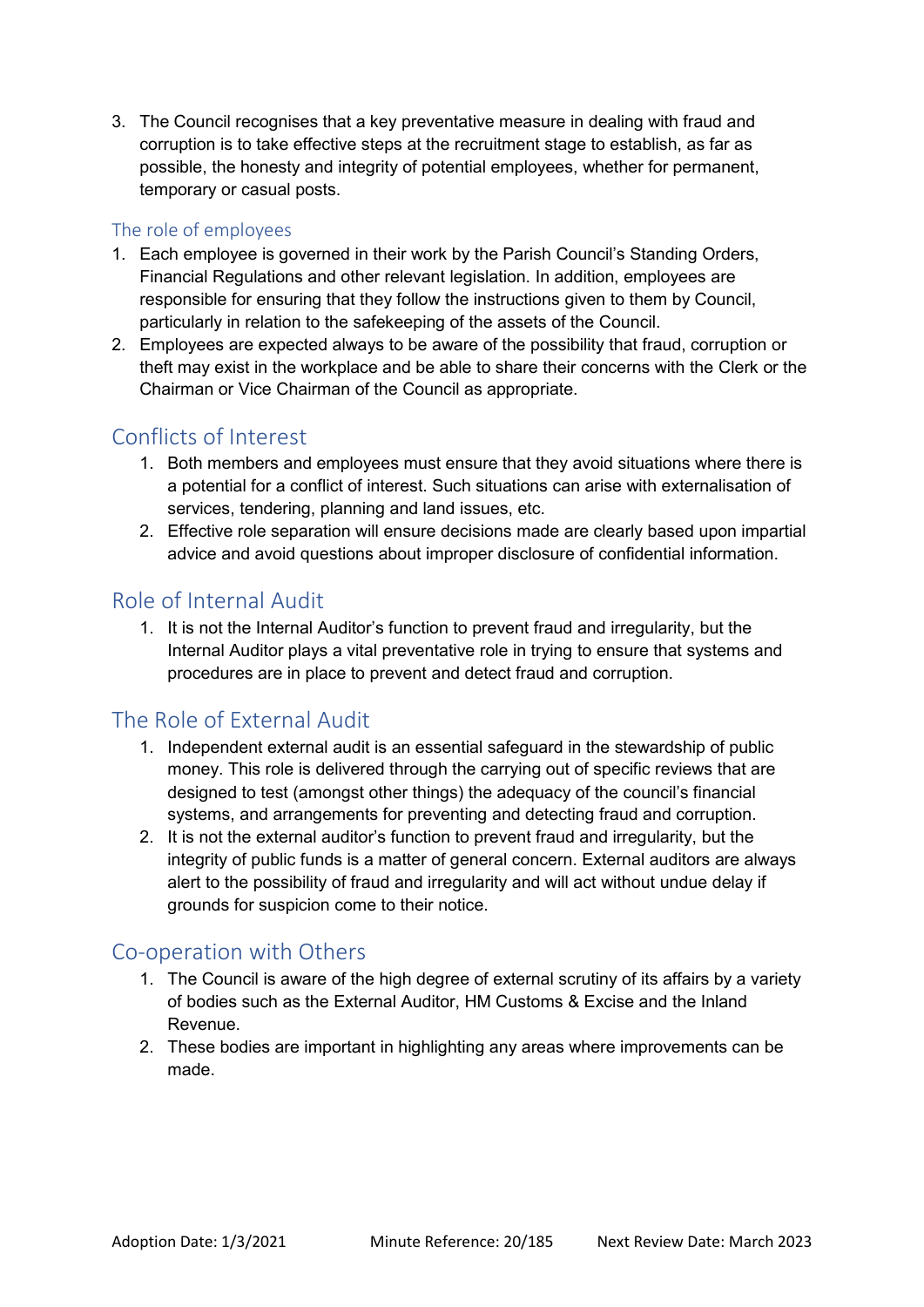#### Deterrence

- 1. Theft, fraud and corruption are serious offences against the Council and employees will face disciplinary action if there is evidence that they have been involved in these activities.
- 2. Disciplinary action will be taken in addition to, or instead of, criminal proceedings, depending on the circumstances of each individual case, but in a consistent manner, after relevant consultation.
- 3. Councillors will face appropriate action under this Policy if they are found to have been involved in theft, fraud or corruption against the Council.
- 4. Action will be taken in addition to, or instead of, criminal proceedings, depending on the circumstances of each individual case, but in a consistent manner.

#### Detection and Investigation

- 1. Internal Audit plays an important role in the detection of fraud and corruption.
- 2. In addition to Internal Audit, there are other controls in place to deter fraud and corruption, outlined in the Financial Risk Assessment. However, it is often the vigilance of Councillors, employees and members of the public that aids detection.
- 3. Investigations will apply to all the following:
	- Fraud/corruption by Councillors
	- Other fraud/corruption by Parish Council employees
	- Fraud by contractors' employees
	- External fraud (the public) relating to the Parish Council.
- 4. Any decision to refer a matter to the Police will be taken by the Parish Clerk in conjunction with the Chair or Vice Chair of the Council.
- 5. The Council will normally wish the Police to be made aware of and independently investigate offenders where financial impropriety is discovered.
- 6. Depending on the nature of an allegation, the Parish Clerk and Chair of the Council will normally work closely with the relevant members of staff to ensure that all allegations are thoroughly investigated and reported upon.
- 7. The Parish Council's Disciplinary Procedures will be used to facilitate a thorough investigation of any allegations of improper behaviour by employees.
- 8. The Council will deal firmly with those who defraud the Council, or who are corrupt, or where there has been financial malpractice.
- 9. There is, of course, a need to ensure that any investigation process is not misused and, therefore, any abuse (such as malicious allegations) may be dealt with as a disciplinary matter.
- 10. When fraud or corruption have occurred because of a breakdown in the Council's systems or procedures, the Council will ensure that appropriate improvements in systems of control are implemented to prevent a reoccurrence.

#### Awareness and training

The Parish Council recognises that the continuing success of this Policy and its general credibility will depend in part on the effectiveness of training and awareness of Councillors and employees.